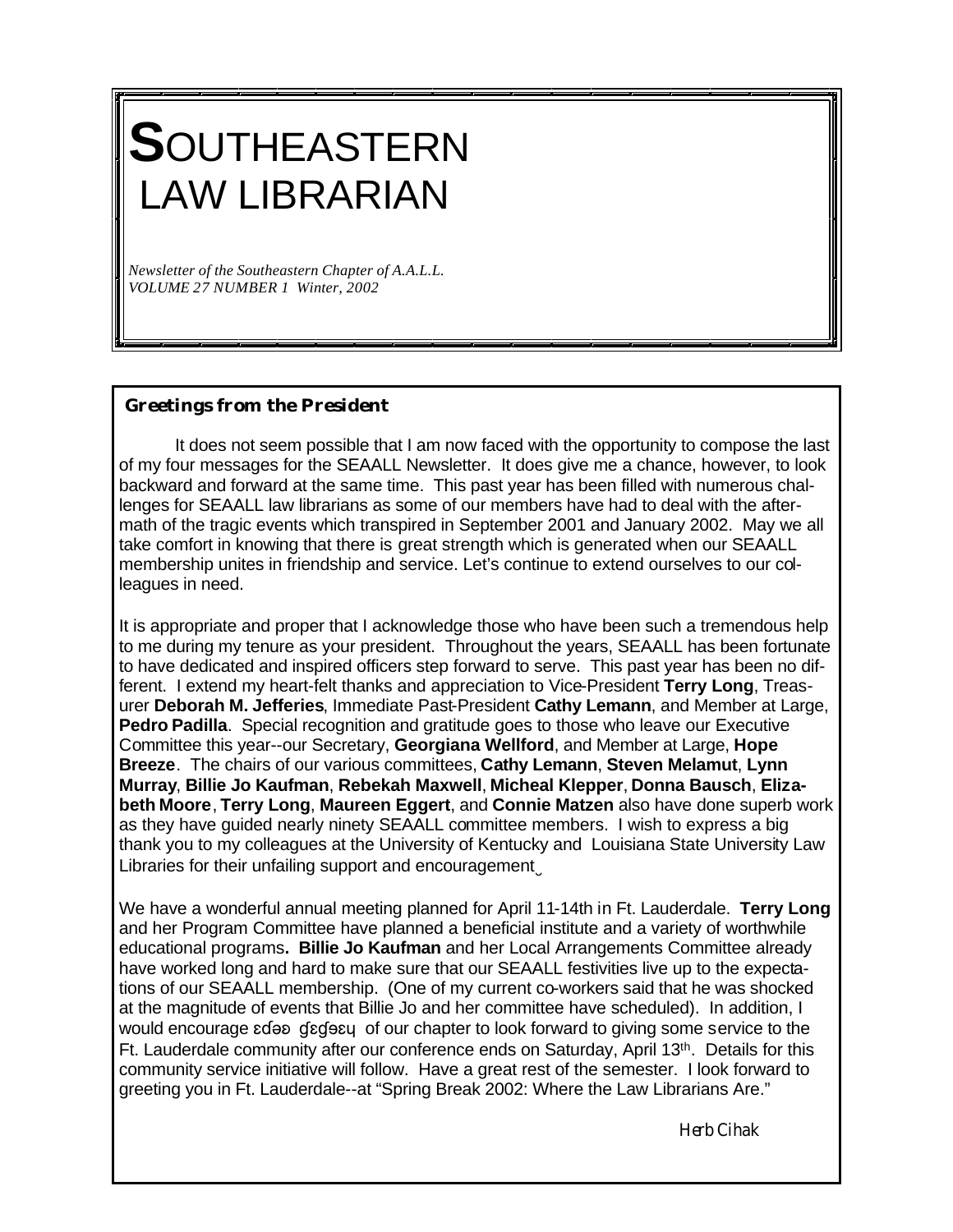#### *SEAALL OFFICERS*

#### **PRESIDENT**

**Herb Cihak Paul M. Hebert Law Center Library Louisiana State University Baton Rouge, LA 70803-1010 Phone: 225-578-5770 Fax: 225-388-5773 hcihak@lsu.edu**

#### **VICE-PRESIDENT**

**Terry Long Virginia State Law Library Supreme Court Bldg. 100 N. 9th Street, 2nd Floor Richmond, VA 23219 Phone: 804-786-2075 Fax: 804-786-4542 tlong@richmond.infi.net**

## **SECRETARY**

**Georgiana Gekas Wellford Office of the Attorney General of Virginia 900 East Main Street Richmond, VA 23219 Phone: 804-786-0084 Fax: 804-786-1904 gwellford@oag.state.va.us**

## **TREASURER**

**Deborah Jefferies North Carolina Central University School of Law Library 1512 S. Alston Avenue Durham, NC 27707 Phone: 919-560-6113 Fax: 919-530-7926 mayo@nccu.edu**

#### **IMMEDIATE PAST PRESIDENT**

**Catherine Lemann Law Library of Louisiana Supreme Court Bldg., Room 100 301 Loyola Avenue New Orleans, LA 70112 Phone: 504-568-5701 Fax:504-568-5069 clemann@lasc.org** 

#### **MEMBERS-AT-LARGE**

**Pedro Padilla-Rose University of Puerto Rico Law Library P.O. Box 23310 UPR Station San Juan, PR 00936-3310 Phone: 787-763-7199 Fax: 787-764-2660 ppadilla@upracd.upr.clu.edu**

**Hope Breeze School of Law Duke University Box 90361 Durham, NC 27708-0361 Phone: 919-613-7116 Fax: 919-613-7237 breeze@law.duke.edu**

#### **AND THE WINNER IS…**

It may not be the Emmy's or the Golden Globes, but these winners get something a lot more useful than a statue. They are the winners of the Lucille Elliott Scholarship and will receive funds to attend the 2002, SEAALL meeting, in Fort Lauderdale. Congratulate our two newer members, Louis Acosta (Howard University Law Library) and Valerie Weis (Duke University School of Law Library) and our one continuing member, Terry Long (Virginia State Law Library). While Louis and Valerie are still deciding if they want to meet their grant requirement by volunteering on a committee or by writing an article about the meeting, Terry is already meeting her grant requirement by serving as SEAALL's Vice President/President Elect.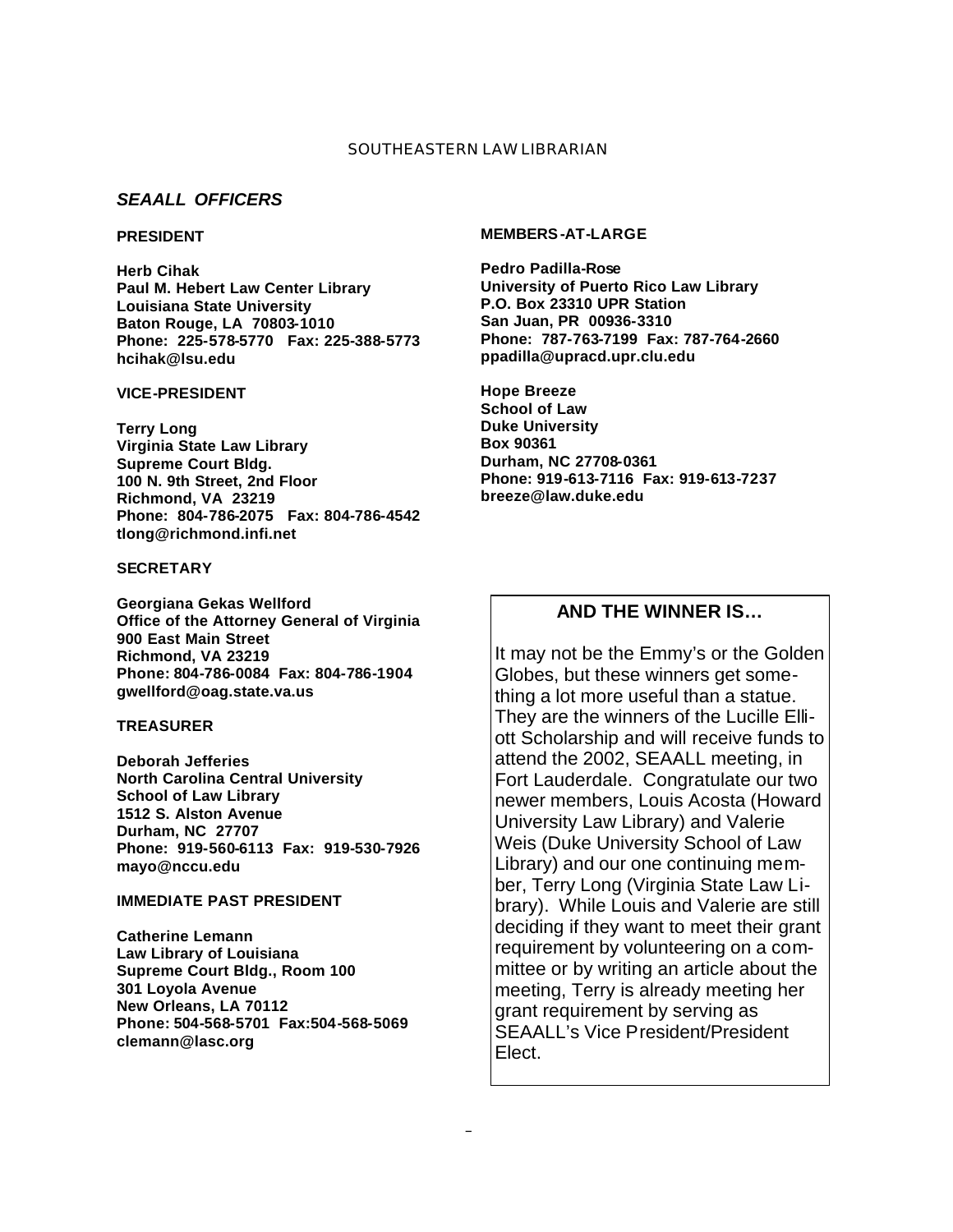## *Editor's Note —*

*This issue contains the Membership Directory, published biannually as part of the SEAALL newsletter. A special thank you to Pam Williams for pulling this together. As we start a new volume, we look forward to hearing from the membership about the newsletter. We look not just for suggestions (which are always welcome), but also for contributions. This is your newsletter , so let us know what you or others are doing in our profession.* 

*2001-2002 Newsletter & Public Relations Committee: Micheal Klepper (University of Virginia); Lisa Smith-Butler (Nova Southeastern University); Connie Matzen (Smith, Anderson, Blount, Dorsett, Mitchell & Jernigan—Raleigh); Clare Membiela (University of Miami); Mary Johns (Louisana State University); Ann-Marie Berti (University of North Carolina).*

*Southeastern Law Librarian ((I*SSN 0272-7560) is the official publication of the Southeastern Chapter of the American Association of Law Libraries. It is published quarterly and is distributed free to all SEAALL members.

Editorial comments or submissions should be sent to:

Micheal Klepper University of Virginia Law Library 580 Massie Road Charlottesville, Va 22903

804.924.3495 mtk@virginia.edu

Submissions should be sent in electronic format. Direct transmission via electronic mail is preferred, but diskettes are acceptable, if delivered in Wordperfect or MSWord.

The opinions expressed in the columns are those of the authors and do not necessarily represent those of SEAALL. The *Southeastern Law Librarian* is not copyrighted; however, permission should be sought from the authors and credit given when quoting or photocopying materials from the publication.

| <b>Table of Contents:</b>  |         |
|----------------------------|---------|
| President's Message        | page 1  |
| <b>Treasurer's Report</b>  | page 4  |
| <b>SEAALL Briefs</b>       | page 5  |
| Lucille Elliot Scholarship | page 10 |
|                            |         |

NEWSLETTER DEADLINES

| Winter | January 30, 2002 |
|--------|------------------|
| Spring | April 30, 2002   |
| Summer | July 31, 2002    |
| Fall   | October 30, 2002 |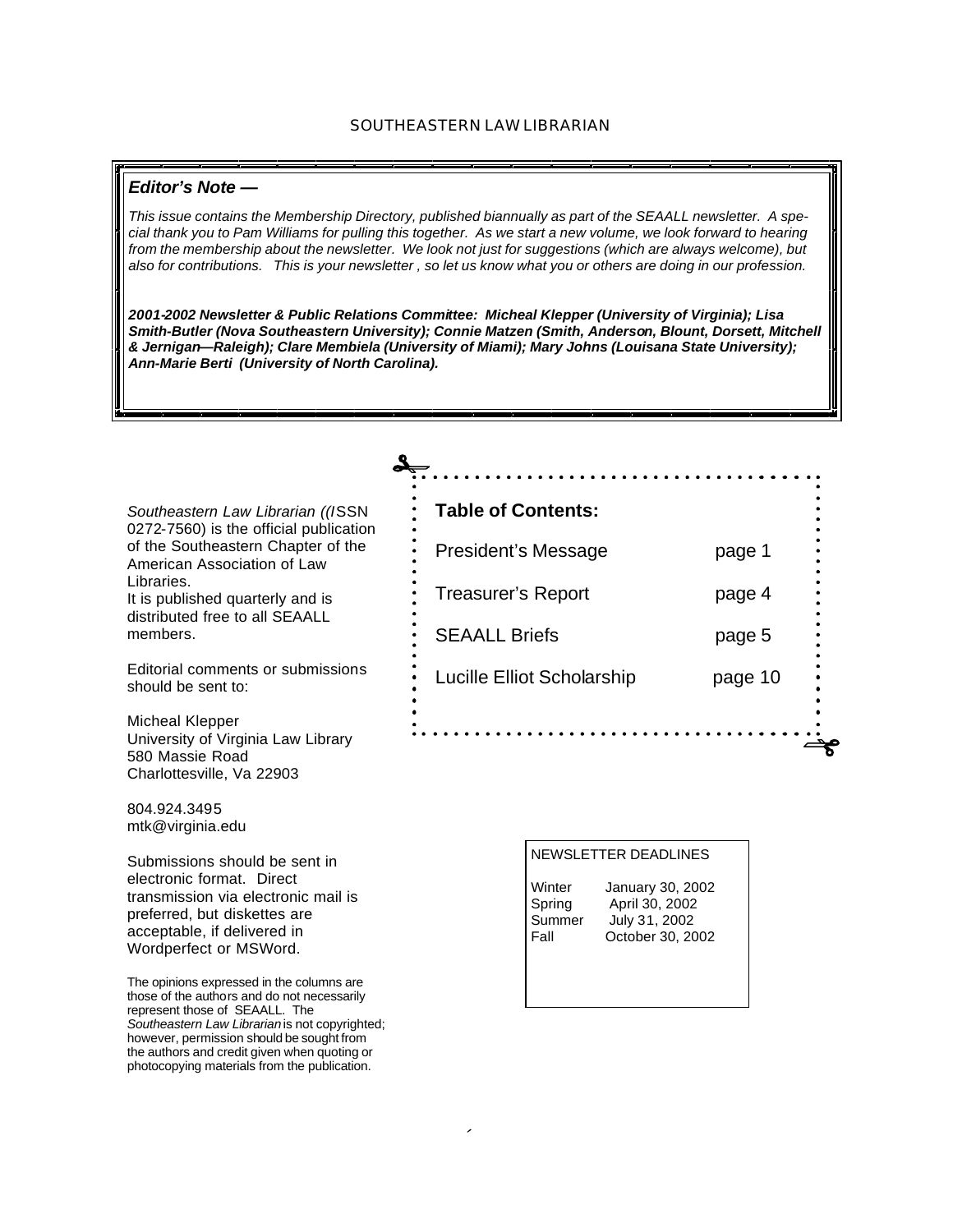| <b>SEAALL</b>              |                                                                    |                                                        |        |  |  |
|----------------------------|--------------------------------------------------------------------|--------------------------------------------------------|--------|--|--|
| <b>FINANCIAL STATEMENT</b> |                                                                    |                                                        |        |  |  |
|                            |                                                                    | <b>FEBRUARY 2002</b>                                   |        |  |  |
| <b>OPENING BALANCE</b>     | \$50,246.33                                                        |                                                        |        |  |  |
| <b>RECEIPTS</b>            | Membership Fee 1,650.00<br>Reimbursement s<br>Newsletter Ad 100.00 | 842.43                                                 |        |  |  |
|                            |                                                                    | Sponsorship - SEAALL/SWALL 500.00                      |        |  |  |
|                            | <b>Total Receipts</b>                                              | \$3,092.43                                             |        |  |  |
|                            | <b>Working Balance \$53,338.76</b>                                 |                                                        |        |  |  |
| <b>EXPENSES</b>            | <b>Liability Insurance</b><br>Newsletter<br>581.00                 | Contributions (Thomas Blackwell Scholarship)<br>703.50 | 250.00 |  |  |
|                            | Postage and Delivery 265.54                                        |                                                        |        |  |  |
|                            | Printing & Reproduction 380.00                                     |                                                        |        |  |  |
|                            | Reimbursements                                                     | 369.12<br>SWALL Annual Meeting Percentage 2,687.56     |        |  |  |
|                            | <b>SEAALL Ballots</b> 24.10                                        |                                                        |        |  |  |
|                            | <b>Total Expenses</b>                                              | \$5,260.82                                             |        |  |  |
| <b>CLOSING BALANCE</b>     | \$48,077.94                                                        |                                                        |        |  |  |
|                            | <b>Bank of America CD\$3,200.93</b>                                |                                                        |        |  |  |
|                            | <b>Fidelity Investment</b>                                         | \$5,259.13                                             |        |  |  |

 $\overline{a}$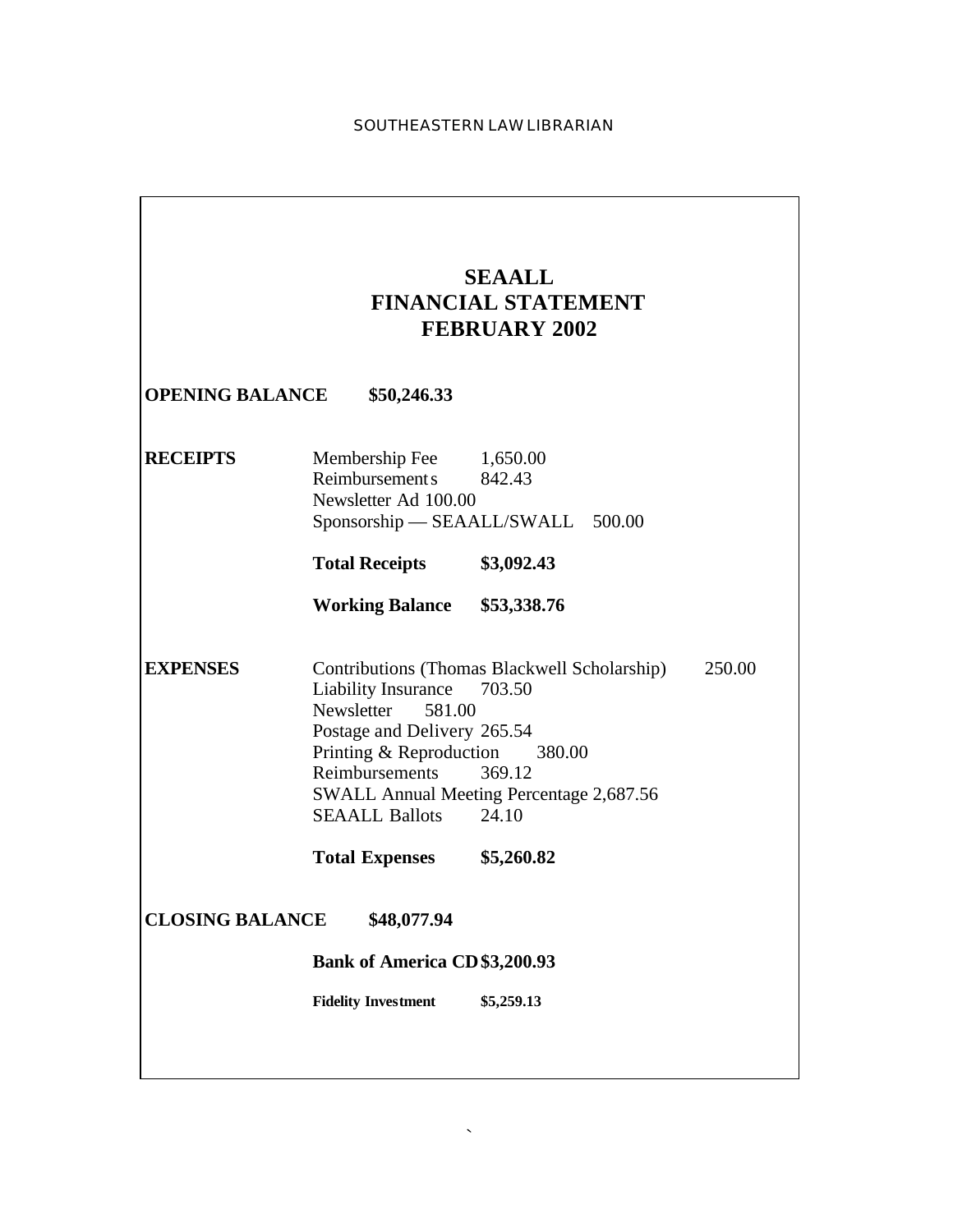# **SEAALL Briefs**

# Compiled by Connie Matzen ------------------------------------------------------------------

## **DISTRICT OF COLUMBIA**

SEAALL's newest member from D.C. is **Brian L. Baker** with the David A. Clarke School of Law Library, University of the District of Columbia

## **FLORIDA**

New SEAALL members are **Liz Chifari** with Holland & Knight's Miami office and **Ruth Fraley** of Naples.

# **Florida Coastal School of Law**

**Mary Ann Hyatt** will be joining the staff at the Law Library & Technology Center on July 1st. She is currently the Assistant Librarian for Access Services at the Gallagher Law Library at the University of Washington. We look forward to welcoming her to Florida Coastal, and to SEAALL!

# **Florida International University College of Law**

The new Law Library has added three members to its staff. **Sarah Hooke Lee** has been appointed Associate Professor and founding Director of the Law Library and Information Technology. She previously served as Associate Dean for the Law Library at Golden Gate University School of Law in San Francisco. **Leanna Hillery** is the new Technical Services Librarian. She comes to FIU from the University of Miama where she was a Serial Librarian in the Law Library. Leanna received her M.I.L.S. from the University of Michigan. The new Acquisition/Serials Librarian is **Sailaja Tumrukota**. She worked at St. Thomas University as the Law Library's Access Services Coordinator, and she received her M.L.I.S. from the University of South Florida.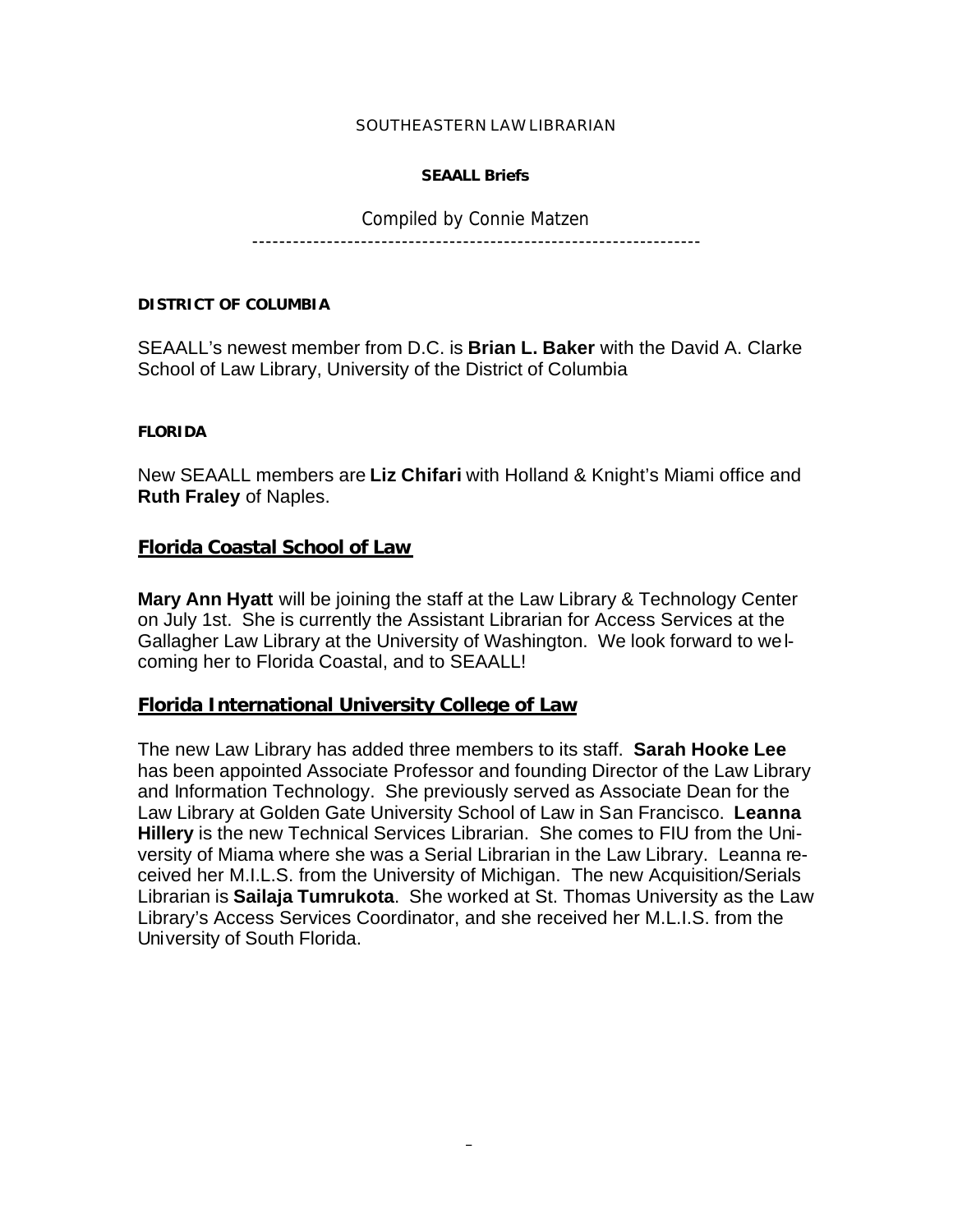## **GEORGIA**

# **Georgia State University College of Law**

**Elizabeth Adelman** with Georgia State University's College of Law Library has joined SEAALL.

# **Mercer Law School**

**John Perkins** returns to SEAALL as the Reference Services Librarian at Furman Smith Law Library. Perkins previously was Senior Reference Librarian at Oklahoma City University. Welcome back, John.

# **LOUISIANA**

# **Loyola University**

**P. Michael Whipple** is the new Director of the Loyola Law Library.

On February 4, **Nancy L. Strohmeyer** left Loyola to become the Head of Public Services at the University of Arkansas School of Law Library in Fayetteville. She tells us that she "will, of course, maintain my membership with SEAALL, although I will probably miss the meeting in Ft. Lauderdale. It is hard to leave this group after over sixteen years, but I will be paying up so I keep getting the newsletter. This move is just right for me at this time. Besides the obvious benefits of a change of people and location, I am getting much closer to my family. I am also buying a house so that I can finally display all of my collections. I certainly look forward to the next joint SEAALL/SWALL meeting, now that I'll be involved in it from the other side. Maybe I can get everyone to Fayetteville!"

## **NORTH CAROLINA**

# **Young, Moore & Henderson, Raleigh**

**Carolyn Scott** spoke at a North Carolina Bar Foundation CLE seminar on Disaster Preparedness and Recovery for Law Firms on Dec. 14, 2001. She discussed how to create a disaster plan and her 1982 experience rebuilding a library after a law firm fire in Minnesota.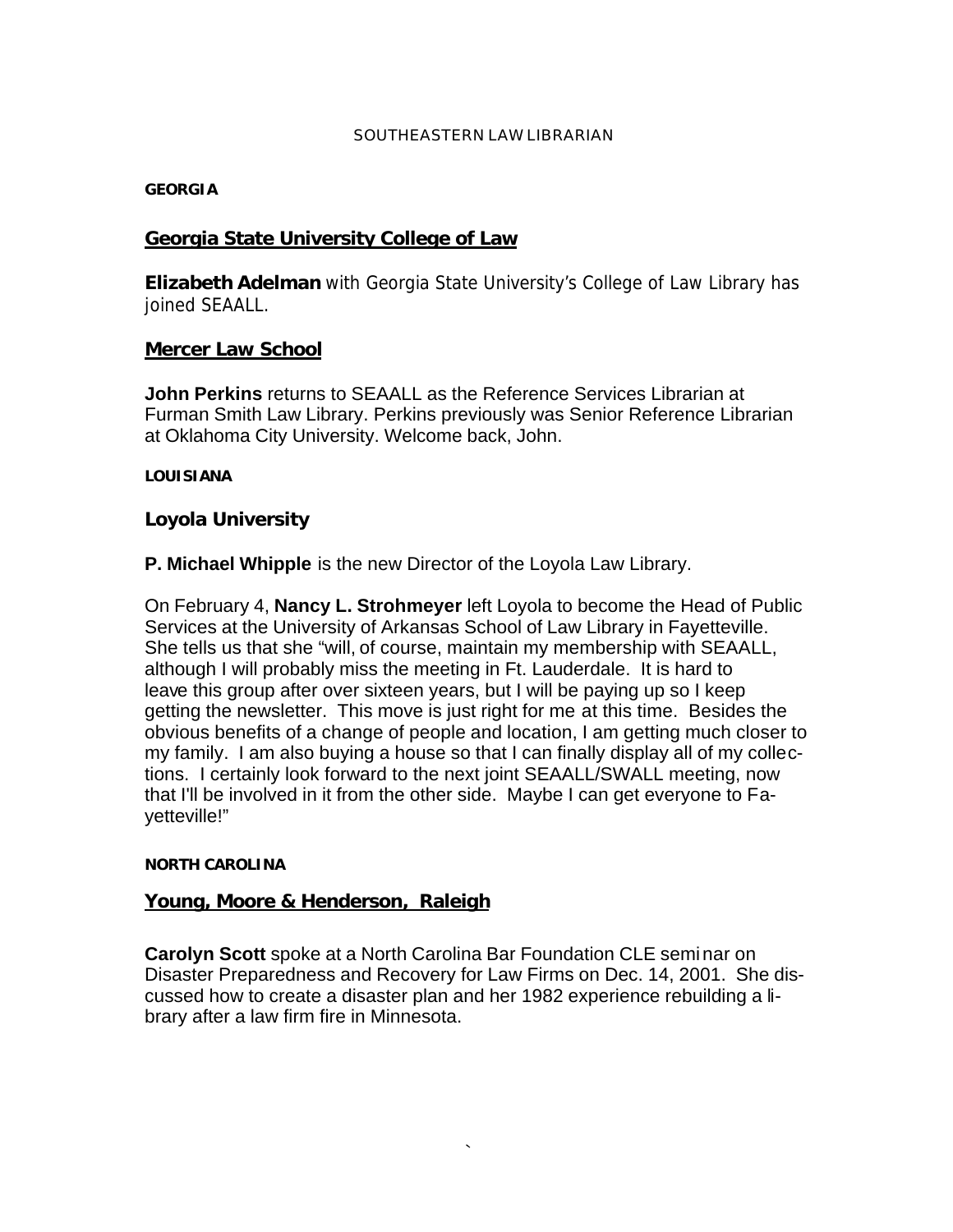## **PUERTO RICO**

# **University of Puerto Rico Law Library**

**Maria M. Otero** is the Interim Director of the University of Puerto Rico Law Library due to the resignation of the former director, Michael Whipple.

## **SOUTH CAROLINA**

# **University of South Carolina**

In August 2001, Pamela Melton was appointed to the Board of Trustees of the Richland County Public Library, also known as the 2001 Library Journal Library of the Year. She says that she is thoroughly enjoying her duties, even though the Board has already dealt with a few controversial issues.

# **VIRGINIA**

# **Virginia Law Librarians Association**

The October 2001 issue of the Virginia Lawyer featured articles by various librarians writing under the title: Research Resources for Practitioners – It's a New World. **Donna Bausch, Alyssa Altschuler, Karen King, Gloria Miccioli**, and **Roger Skalbeck** wrote about legal and non-legal resources, and provided tips for using technology.

# **Appalachian School of Law**

In February 2001, the Appalachian School of Law received provisional accreditation. Congratulations! In addition, the law school experienced its' highest enrollment ever for the Fall 2001 semester.

# **Washington and Lee University Law School**

The School has recently renovated its classrooms, turning five of the original (1976) six 75-80 person halls into seven smaller ones, of various sizes. The new classrooms are fully wired for audio-visual and internet capabilities. A wireless network has also been installed throughout the law school and in all public areas of the Library.

 $\overline{a}$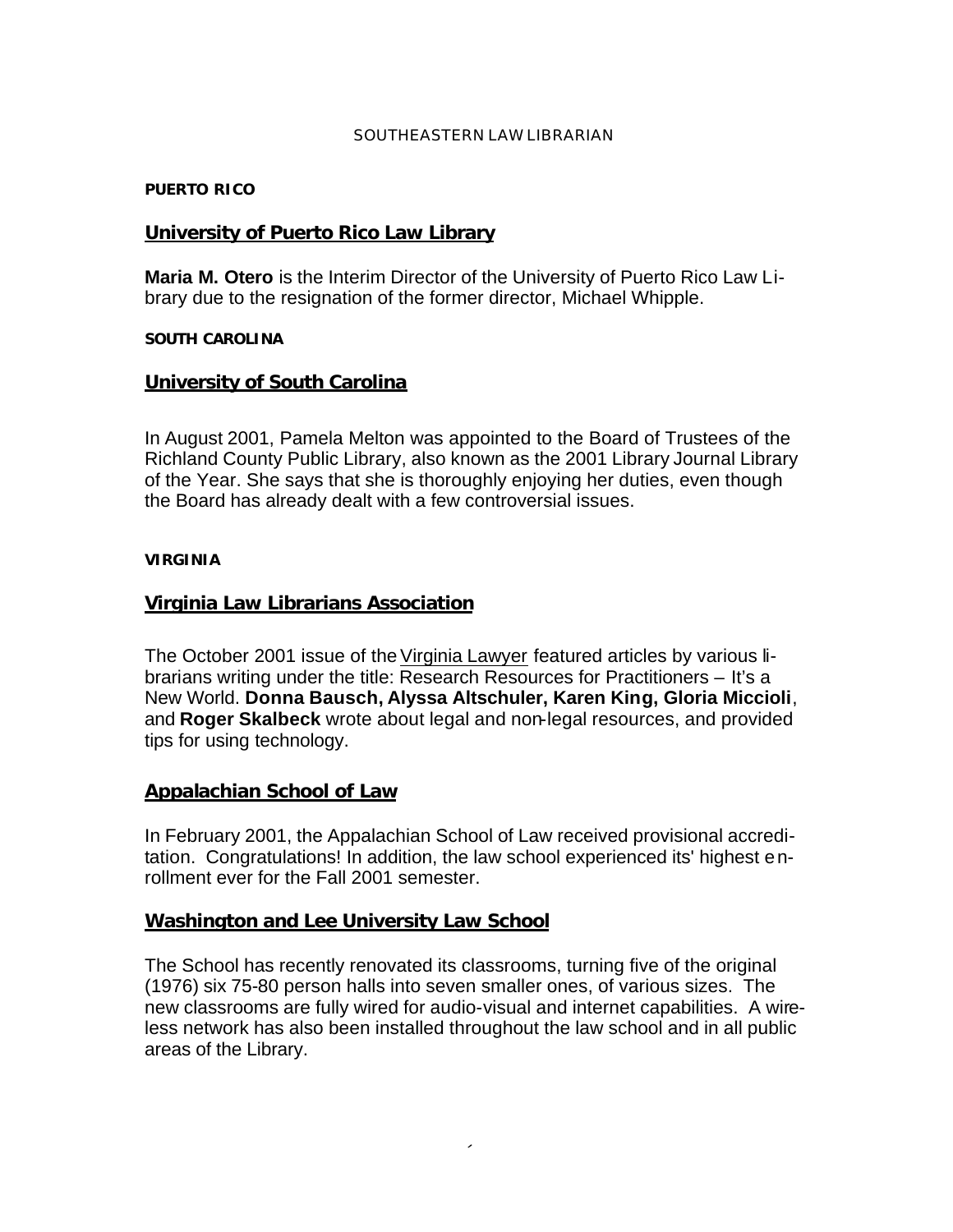Washington And Lee Continued

Law Library Director **Sally Wiant** went out of the country for the Fall 2001 semester. While on sabbatical in Australia, she spent time at the University of Melbourne and Monash University. She spoke to the Melbourne Librarians Association on Demystifying the American Legal System, to the Monash Library System on Copyright in the Digital Environment, and to the University of Melbourne law faculty on the Wind Done Gone case.

# **FREE REGISTRATION FOR 2002 AALL**

Are you a newer\* member to AALL? Are you planning to attend the AALL meeting in Orlando this summer, or are you hoping to attend, but not sure that you can get funding? If your answers are 'yes,' READ THIS!

The American Association of Law Libraries provides one free registration for each of the ten chapters. "It is the intent that the award is presented to Newer members of AALL…to provide an enriching and valuable experience as the member learns and networks with colleagues from across the country. The result for the Chapter and AALL is a member who support and participates in her or his professional association…."

 If you are a "Newer" AALL member and are ready to network, consider applying for the free registration. The form is provided in this article, and will be sent as an attachment to all those on the SEAALL-L listerv. The deadline is April 1, 2002 (no fooling). Contact Maureen Eggert (336-758-5072; meggert@law.wfu.edu ) with any questions.

*\*For the purpose of determining the recipient of the free registration, a "newer"member is one who has been a AALL member for less than five years. Preference will be given to those applicants who have been a member of AALL for three years or less.*

 $\hat{ }$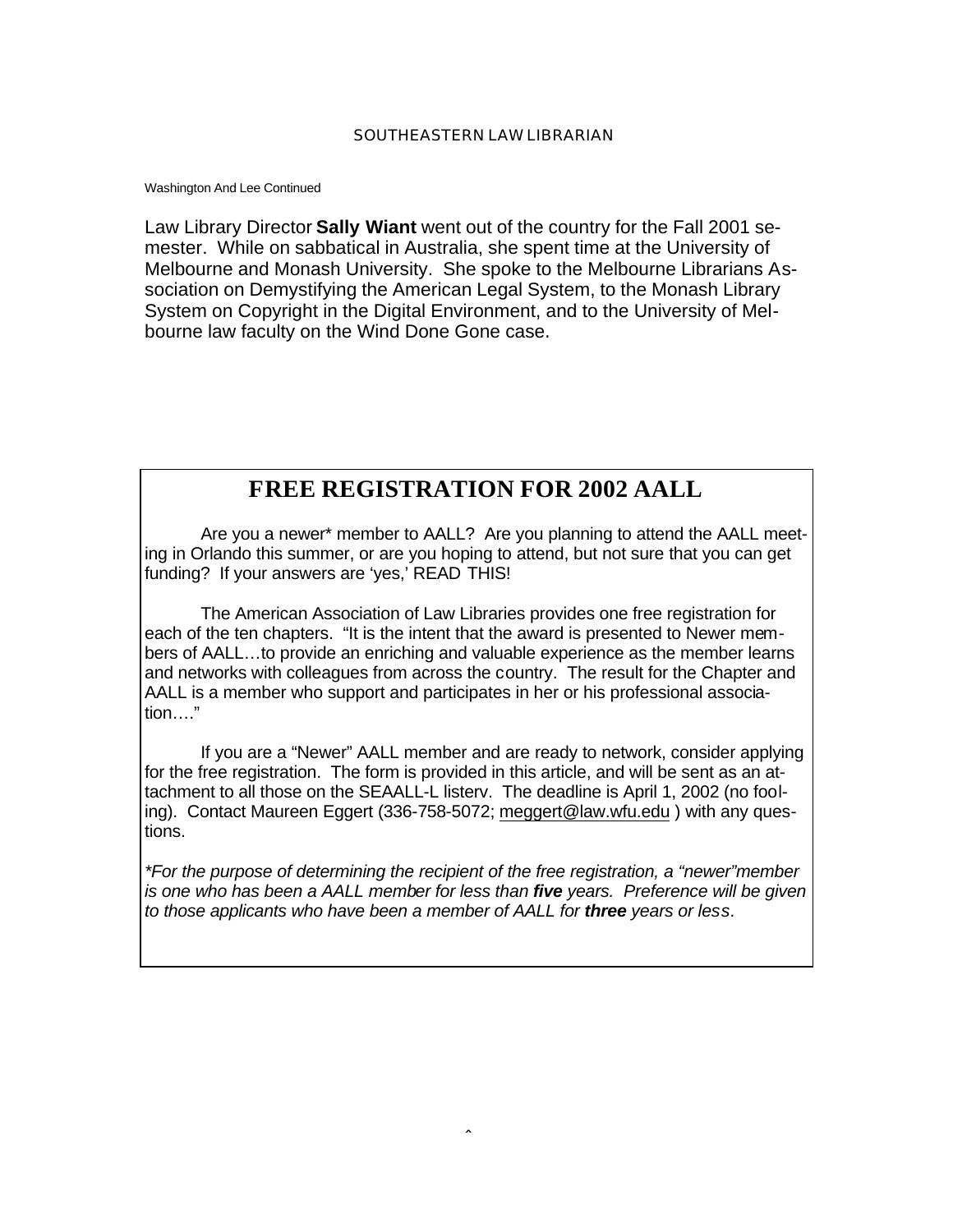#### **SOUTHEASTERN CHAPTER OF THE AMERICAN ASSOCAITON OF LAW LIBRARIES** APPLICATION FOR FREE AALL REGISTRATION 2002

2. Address: \_\_\_\_\_\_\_\_\_\_\_\_\_\_\_\_\_\_\_\_\_\_\_\_\_\_\_\_\_\_\_\_\_\_\_\_\_\_\_\_\_\_\_\_\_\_\_\_\_\_\_\_\_\_\_\_\_\_ \_\_\_\_\_\_\_\_\_\_\_\_\_\_\_\_\_\_\_\_\_\_\_\_\_\_\_\_\_\_\_\_\_\_\_\_\_\_\_\_\_\_\_\_\_\_\_\_\_\_\_\_\_\_\_\_\_\_\_\_\_\_\_\_\_\_ 3. Telephone; E-mail: 4. How long have you been a SEAALL member? 5. How long have you been an AALL member? \_\_\_\_\_ 6. If you do not receive the registration: [  $j$  You will still attend [ ] You will still attend, but will have to cover the cost of registration. [ ] You may not be able to attend. [ ] You will definitely not be able to attend. 7. Briefly state your library's policy relating to reimbursement of travel expenses to conferences/conventions. \_\_\_\_\_\_\_\_\_\_\_\_\_\_\_\_\_\_\_\_\_\_\_\_\_\_\_\_\_\_\_\_\_\_\_\_\_\_\_\_\_\_\_\_\_\_\_\_\_\_\_\_\_\_\_\_\_\_\_\_\_\_\_\_\_\_\_\_\_\_\_\_\_\_\_\_\_\_\_\_\_\_\_\_\_\_\_\_\_\_\_\_\_\_\_\_\_\_\_\_\_\_\_ \_\_\_\_\_\_\_\_\_\_\_\_\_\_\_\_\_\_\_\_\_\_\_\_\_\_\_\_\_\_\_\_\_\_\_\_\_\_\_\_\_\_\_\_\_\_\_\_\_\_\_\_\_\_\_\_\_\_\_\_\_\_\_\_\_\_\_\_\_\_\_\_\_\_\_\_\_\_\_\_\_\_\_\_\_\_\_\_\_\_\_\_\_\_\_\_\_\_\_\_\_\_\_ \_\_\_\_\_\_\_\_\_\_\_\_\_\_\_\_\_\_\_\_\_\_\_\_\_\_\_\_\_\_\_\_\_\_\_\_\_\_\_\_\_\_\_\_\_\_\_\_\_\_\_\_\_\_\_\_\_\_\_\_\_\_\_\_\_\_\_\_\_\_\_\_\_\_\_\_\_\_\_\_\_\_\_\_\_\_\_\_\_\_\_\_\_\_\_\_\_\_\_\_\_\_\_ \_\_\_\_\_\_\_\_\_\_\_\_\_\_\_\_\_\_\_\_\_\_\_\_\_\_\_\_\_\_\_\_\_\_\_\_\_\_\_\_\_\_\_\_\_\_\_\_\_\_\_\_\_\_\_\_\_\_\_\_\_\_\_\_\_\_\_\_\_\_\_\_\_\_\_\_\_\_\_\_\_\_\_\_\_\_\_ 8. Please list (attach an additional sheet if necessary) previous SEAALL and AALL meetings attended. Conference(s): \_\_\_\_\_\_\_\_\_\_\_\_\_\_\_\_\_\_\_\_\_\_\_\_\_\_\_\_\_\_\_\_\_\_\_\_\_\_\_\_\_\_ Location(s) \_\_\_\_\_\_\_\_\_\_\_\_\_\_\_\_\_\_\_\_\_\_\_\_\_\_\_\_\_\_\_\_\_\_\_\_\_\_\_\_\_\_\_\_ Year(s):  $\_\_$ 9. Have you ever received a free AALL registration through another regional organization? Yes \_\_\_\_\_\_\_\_\_ No \_

- 10. Either by enclosing a resume or on a separate sheet, please provide:
	- a. Present place of employment, job title and starting date.
		- b. Last two positions, employer and length of service.
	- c. Any participation in/service to the profession.

#### **Please read and sign the following**:

1. Name: \_

If the correct answers to any of the above questions change materially after submission of this application, I shall notify the Chair of the Scholarship Committee within 48 hours.

If, for any reason, I cannot attend the AALL meeting, I will return the money, within 48 hours, to the SEAALL Treasurer, who will notify the Scholarship Committee.

Date: \_\_\_\_\_\_\_\_\_\_\_\_\_\_\_\_\_\_ Signed: \_\_\_\_\_\_\_\_\_\_\_\_\_\_\_\_\_\_\_\_\_\_\_\_\_\_\_\_\_\_\_\_

Please mail (faxes or e-mails are not acceptable) the completed application, postmarked by **APRIL 1, 2002**

\*\*\*\*\*\*

to:

Maureen A. Eggert Professional Center Library P.O. Box 7206, Reynolda Station Winston-Salem, NC 27109-7206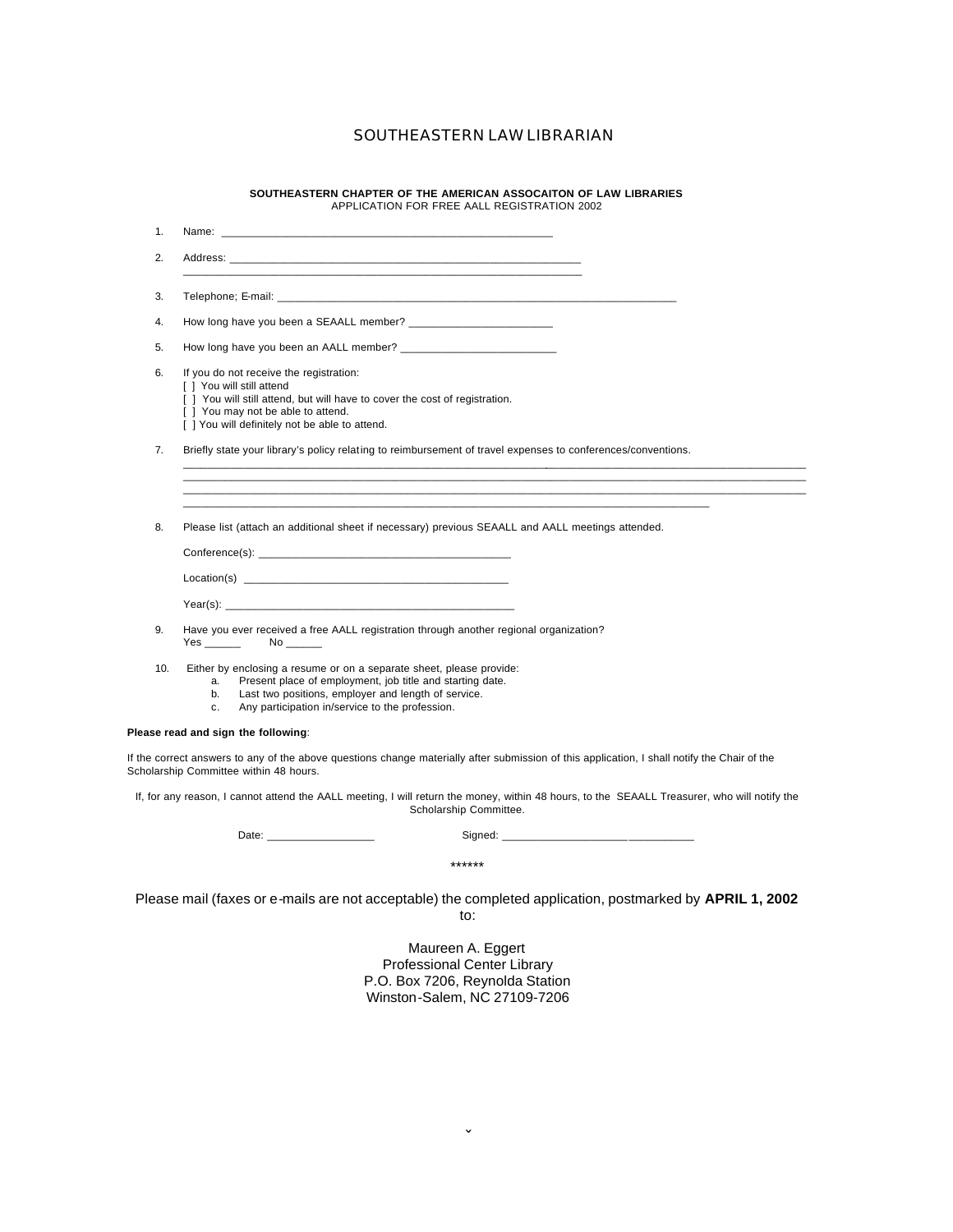## **Scholarship Grant Brings Woman to Tears and Other Interesting Lucille Elliot Scholarship Stories: The Early Years**

In the last newsletter I told how receiving the Lucille Elliot scholarship had benefited me. I also asked to hear from other recipients so I could share their recollections in a newsletter article. Initially, only one former recipient responded to my plea to share (thank you Janice), but once I started making phone calls to former recipients, the information came pouring in. People have remarkable memories about all the great things that their scholarship(s) (yes, there are people who have received two, even three scholarships) allowed them to take part in. For persons who deal in the written word, we are a verbal lot. Now I have MORE information than I can fit into one article. What a wonderful dilemma! I have decided to start with the responses from our earliest recipients (Connie, Karin & other long time SEAALLers –good news. In the past few years the designation "old members" has been replaced with "continuing members." Much better, yes?) The many other stories will follow at a later date.

Connie Matzen (Smith, Andeson Blunt, Dorseh, Mitchel & Jernigan) has been a grant recipient THREE times, first in 1983, then in 1990 and, most recently, in 1996. This is rather a unique occurrence and Connie laughingly says that she can never apply again. However, once you take a look at how Connie used her grants, no one can argue that SEAALL did not get its moneys worth from her.

Connie received her first grant early in her career, and while she was only a part-time employee. At the time, her firm was not a regional firm and rarely, if ever, sent employees to any conference out of state. Despite this, Connie really wanted to attend the AALL meeting in Huston so she asked her employer if she could go. While her employer was picking his chin up off his desk, Connie quickly said that she thought that she could get a scholarship, and if she did, would the firm support her? Her employer agreed, Connie received her grant and the new, part-time law librarian was on her way to Huston.

Connie received a second grant as a continuing member and then applied for her third grant, 6 years later, when she was elected Secretary of SEAALL. As secretary from 1996-1998, Connie needed to attend both the SEAALL and AALL annual meeting for two years in a row. With the assistance of her grant this former promising "newbie" was able to support SEAALL activities as one of its officers.

Currently the *SEAALL Briefs* editor, Connie has a long history of service to SEAALL. She bubbled over with wonderful ideas for both this article and for how to publicize the Scholarship. She also mentioned, that of all her activities, that one that was the most "fun and exciting" was serving on the 1994 local arrangements committee for the annual meeting in North Carolina. I hope that this gives a boost to those slaving away for Fort Lauderdale. Just think, in a few years you may be looking back on this time as "fun and exciting."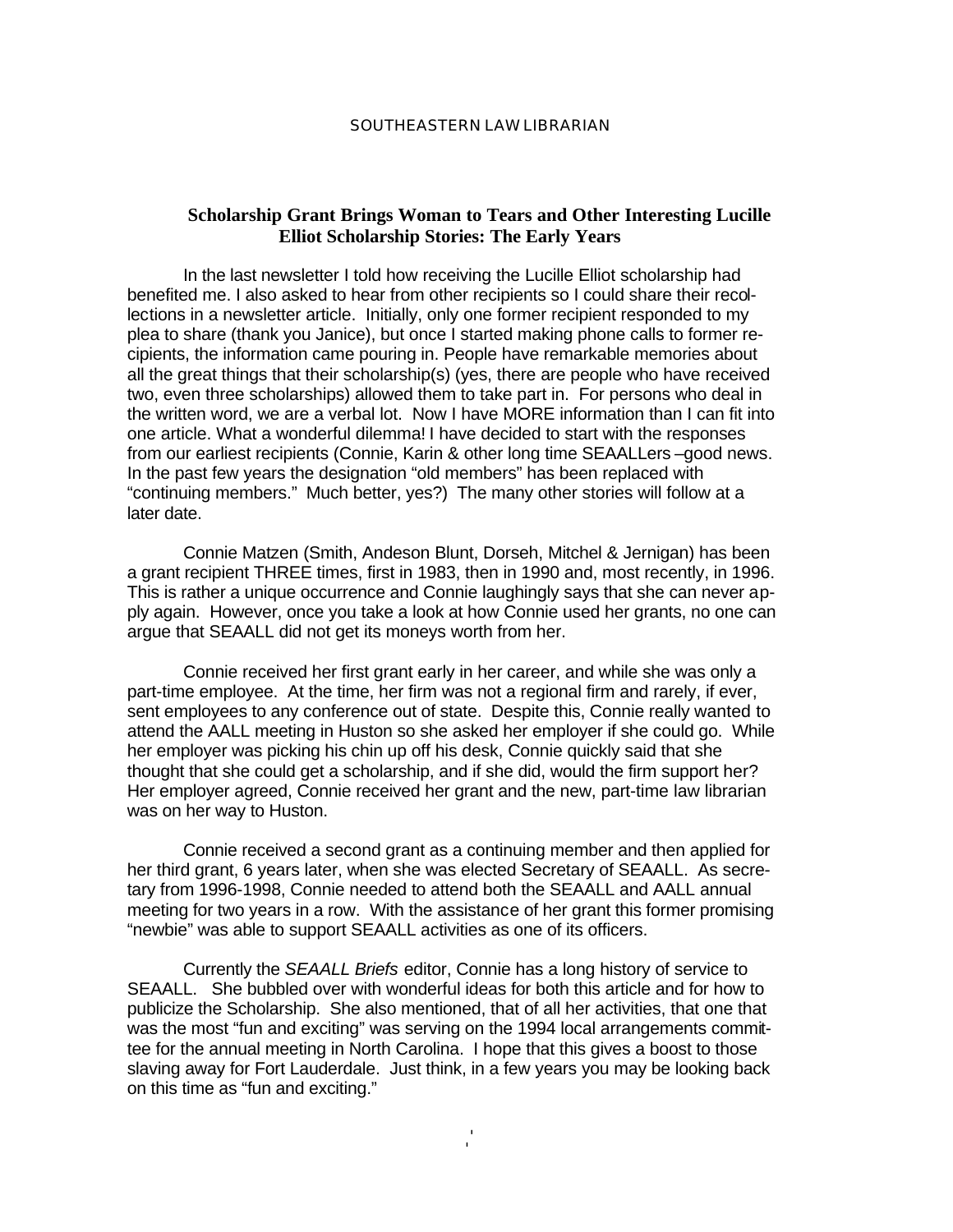When asked if she remembered the conference she had used her 1989 grant to attend Karin Den Bleyker remembered it as one of the best. When asked why it was so good, she quickly responded "great food and wine." Then Karin got serious and sent the following recap of how she used her 1989 grant.

"…and what did you do in October of 1989?" Oh, that's easy. I attended a conference in Austin, Texas. Conference on the Global Responsibility of Law Librarians: Global Access to Legal Information. It's a mouthful, but he conference lived up to its name. Other than our recent annual meeting in Puerto Rico, the Austin conference was the best Law Librarian related conference I have ever attended, thanks to a scholarship from SEAALL.

Rob Brian's… contribution to sharing legal information "down under" was to supply legal material to remote areas…. The Australian navy provided an excellent mode of transportation. No need to worry about bulky boxes or heavy crates, the navy would drop the material off at the designated ports of call. I also remember my conversations with Adolf Sprudz. …We were both born in Hanseatic cities and that made for a great starting point to talk about the laws of the Hanseatic League and how they influenced laws along the trading routes. And, of course, we couldn't forget to swap stories about the Napoleonic occupation most of Europe and how the enforcement of the Code Napoleon has left heavy traces in the law codex of many European countries. …Dr. Alexanderson, Director of the Parliamentary Library of Sweden, gave an excellent overview of the state legal material collections in the Scandinavian countries. The panel discussions focused on barriers in disseminating legal information, [how to] overcome the barriers, and what needs to be done to preserve what is available.

All, of course was not serious legal discussions. The entertainment and the food were just great, except for the tortilla soup. It was spicier than I expected, and I embarrassed myself by coughing and crying into my soup!

The good news is that Karin survived the tortilla soup, and went on to serve on the Program ('93), Education ('95) and Government Relations (1996) committees for SEAALL.